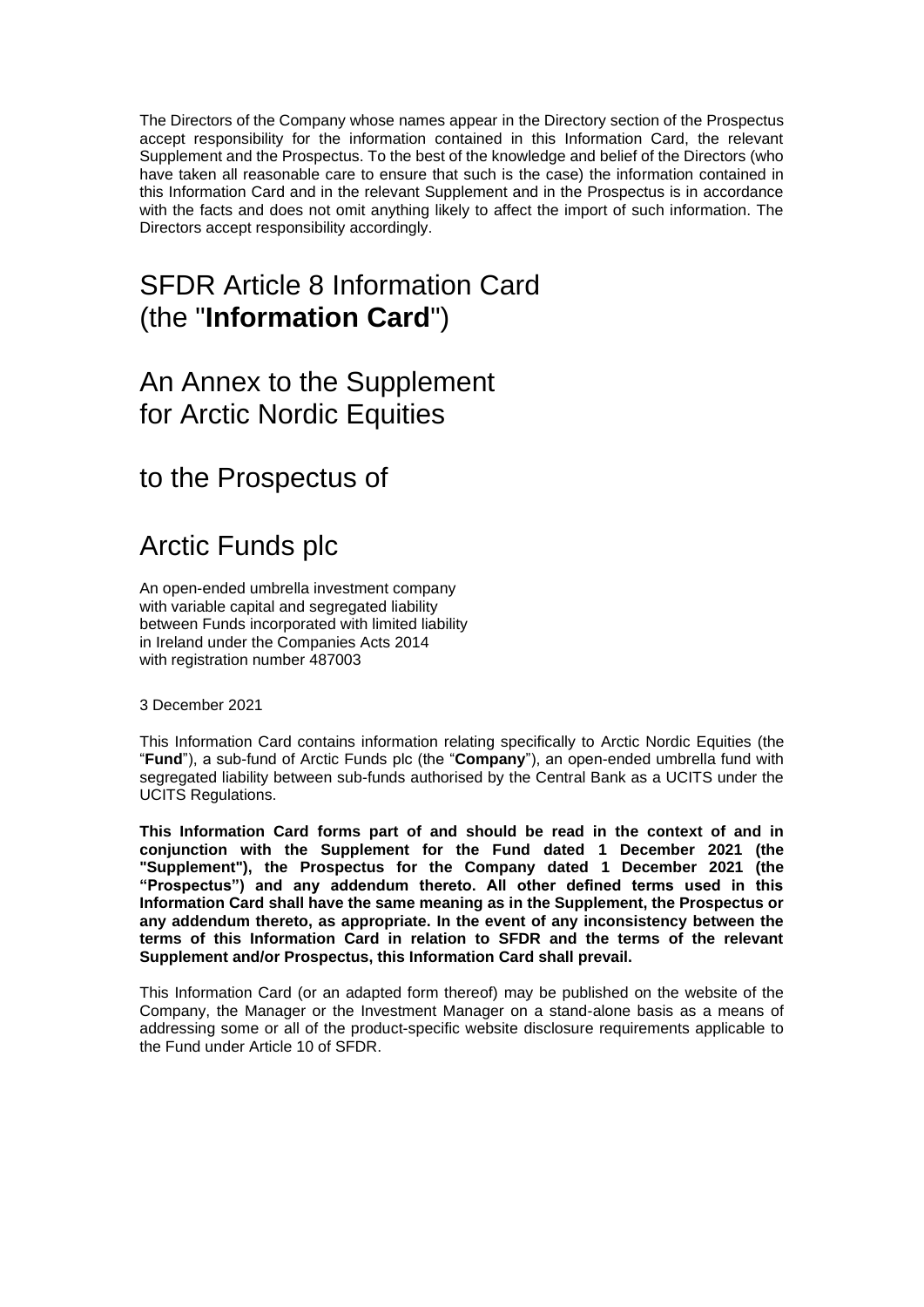#### **1. BACKGROUND**

This Information Card has been prepared for the purpose of meeting the specific financial product level disclosure requirements in SFDR (specifically, the disclosure requirements applicable to an ESG Oriented Fund under Article 8 of SFDR) and the Taxonomy Regulation.

Please refer to the section of the Prospectus entitled "Sustainability Related Disclosures" for further information.

### **2. ARTICLE 8 CLASSIFICATION**

The Company considers that the Fund meets the criteria in Article 8 of SFDR to qualify as an ESG Oriented Fund and has prepared this Information Card to make the associated disclosures as considered further above.

The Company reserves the right to reassess this classification at any time and shall keep this classification under review pending finalisation of the regulatory technical standards ("**RTS**"). It is expected that this Information Card will be reviewed and updated once the relevant RTS come into effect.

If the Company determines at any future point that the Fund does not meet the criteria to qualify as an ESG Oriented Fund, this Information Card shall be updated or withdrawn as appropriate in accordance with the revised classification of the Fund.

### **3. ARTICLE 8 DISCLOSURES**

| <b>Disclosure</b><br><b>Requirement</b><br>and SFDR<br>source<br>reference                                                              | Disclosure                                                                                                                                                                                                                                                                                                                                                                                                                                                                                                                                                                                                                                                              |
|-----------------------------------------------------------------------------------------------------------------------------------------|-------------------------------------------------------------------------------------------------------------------------------------------------------------------------------------------------------------------------------------------------------------------------------------------------------------------------------------------------------------------------------------------------------------------------------------------------------------------------------------------------------------------------------------------------------------------------------------------------------------------------------------------------------------------------|
| Information on<br>how the<br>environmental<br>and/or social<br>characteristics<br>promoted by the<br>fund are met<br>(Ariticle 8(1)(a)) | The Investment Manager follows The Norwegian Government Pension<br>Fund Global's socially responsible investments (SRI) policy by taking<br>ethical, environmental and social issues into account in its management<br>of the Fund. In practice, this means that the Investment Manager invests<br>with a view to:<br>promoting good corporate governance and greater awareness of<br>social and environmental issues among companies in which the<br>Fund has holdings;<br>promoting<br>sustainable development<br>in.<br>an<br>economic,<br>environmental and social sense; and<br>avoiding investments in companies which engage in grossly<br>unethical activities. |
| No sustainable<br>investment<br>objective                                                                                               | This Fund does not have Sustainable Investment as its objective.                                                                                                                                                                                                                                                                                                                                                                                                                                                                                                                                                                                                        |
| Assessment of<br>the Index in the<br>context of the<br>Fund's<br>environmental<br>and/or social                                         | The benchmark against which the Fund's performance is measured is a<br>mainstream index and does not take account of ESG factors and is<br>consistent with the environmental<br>therefore<br>not<br>and/or<br>social<br>characteristics promoted by the Fund.                                                                                                                                                                                                                                                                                                                                                                                                           |